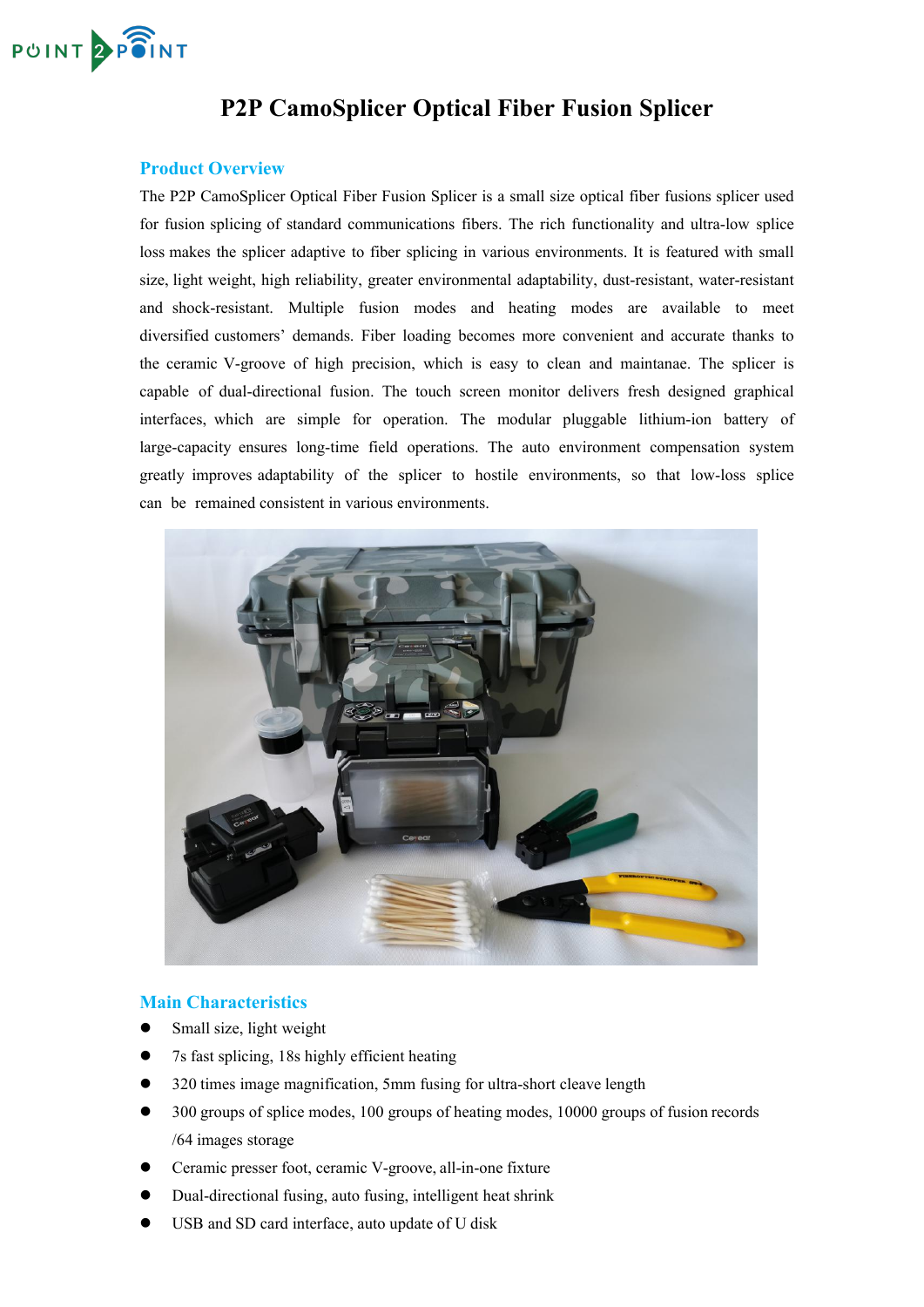- Built-in modular lithium-ion battery, at least 220 counts of splicing and heating cycles
- GUI (graphical user interface) and touch screen, convenient for operation
- Dust-resistant, water-resistant, shock-resistant, greater environment adaptability

#### **Small and light**

Small size and light weight, the splicer is easy to carry and can be lift by one hand.



Lift by one hand

**Water-resistant, dust-resistant, shock-resistant, greater environment adaptability**

Meet IP52 requirements.



Rain eresistant

Dust-resistant



High-temp-resistant

Water-resistant test Dust-resistant test

#### **All-in-one fixer**

The all-in-one fixture meet fusion demands of multiple optical fibers, jumpers and rubber-insulted wires with a cladding diameter of  $80 \sim 150 \mu$  m.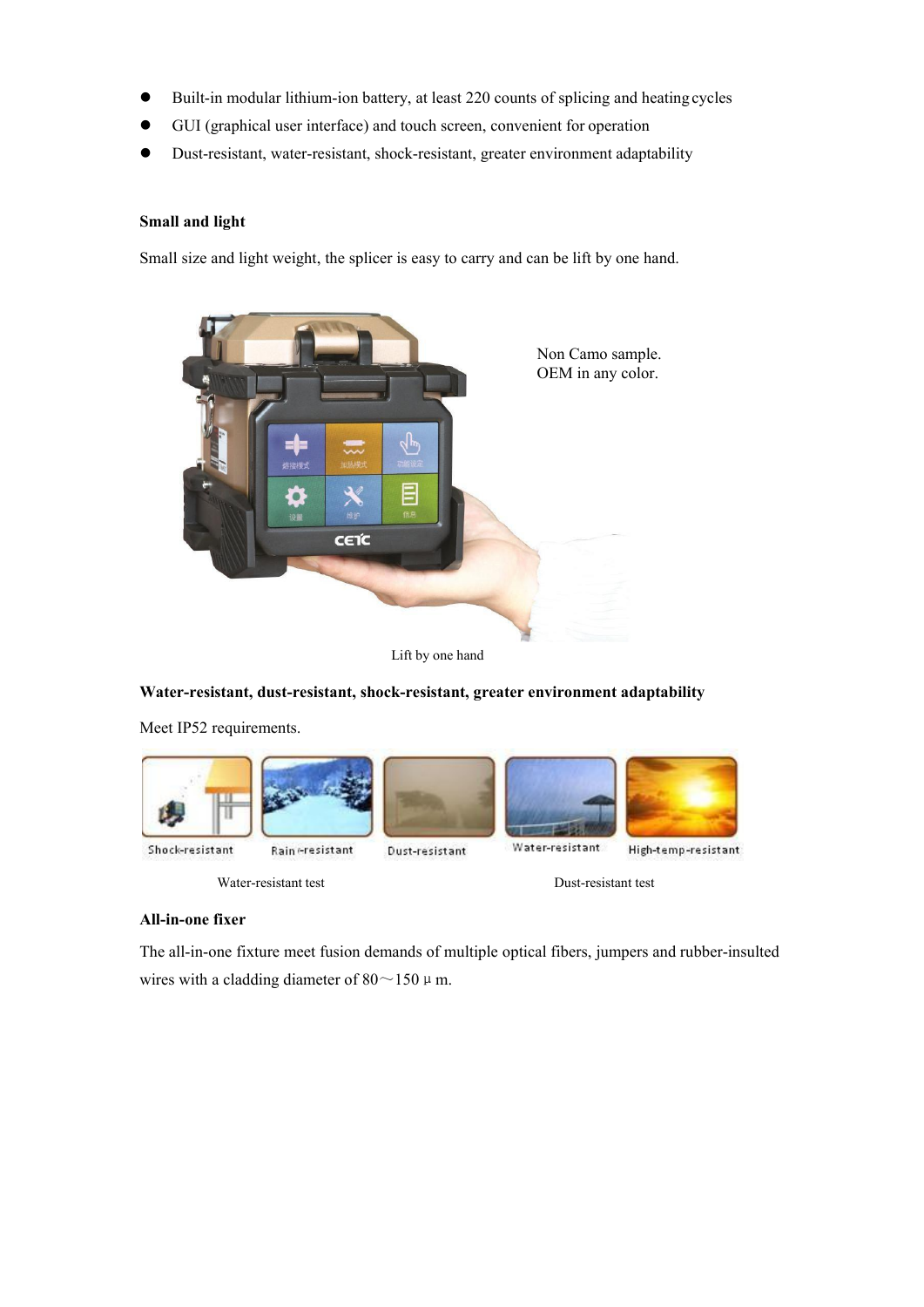

All-in-one optical fiber fixture

#### **Graphical interfaces and touch screen**

It uses entirely new GUI and touch screen in design. Operators can set up the splicer and get to know relevant information of it simply and directly by graphical interfaces.



Entirely new GUI graphical interfaces and touch screen

#### **Intelligent heat shrink**

A detection unit is embedded in the heater. The heating function will only be enabled when the protection sleeve is put in the heater, to avoid mishandling.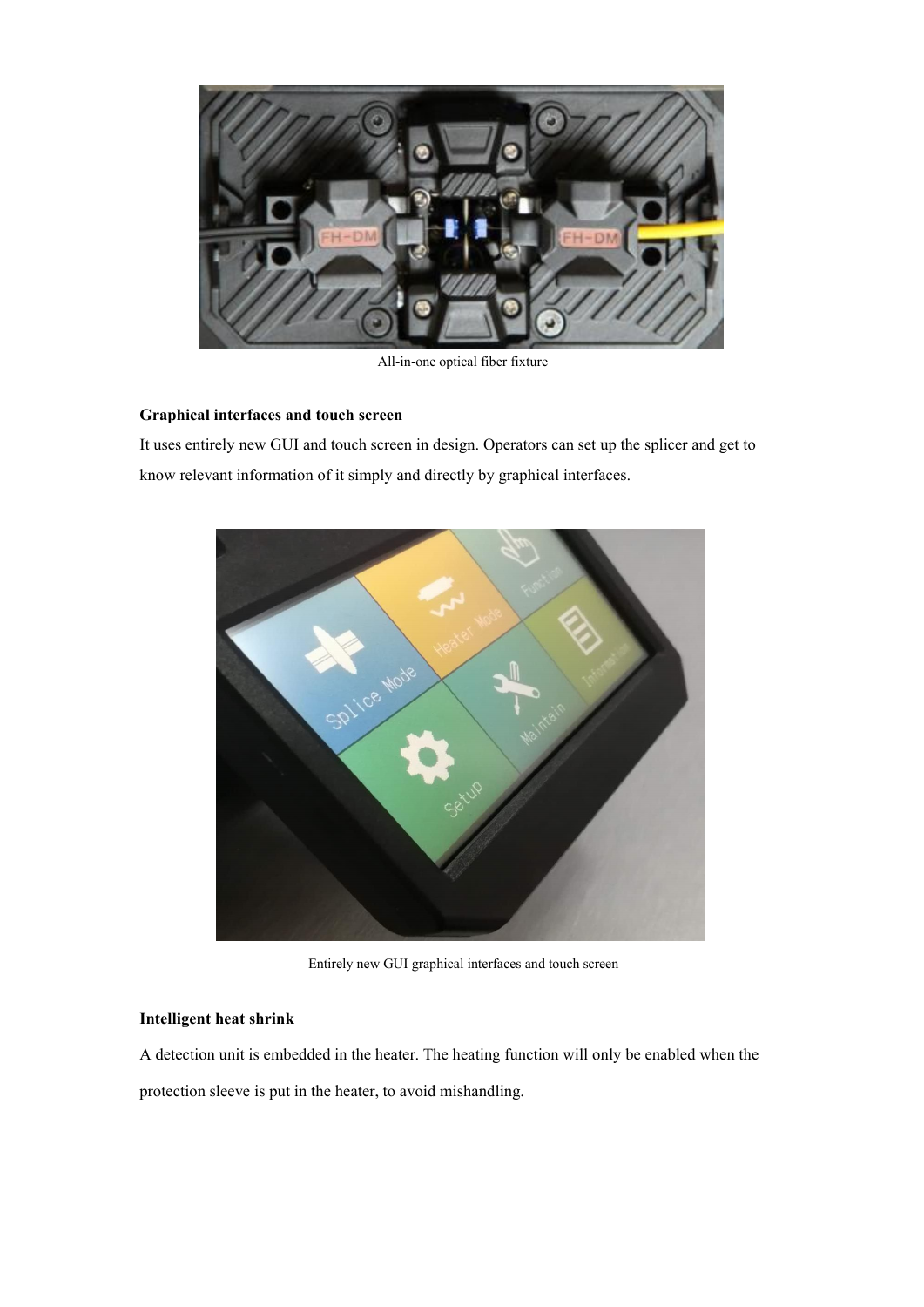

Hear and detection unit

### **Pluggable lithium-ion battery of large-capacity**

The built-in pluggable lithium-ion battery of large capacity can answer working demand lasting all day long (typical 220 counts of splicing and heating cycles).



Built-in pluggable lithium battery of large-capacity

#### **Ceramic V-groove and ceramic presser foot**

Ceramic V-groove with high precision brings you convenient and accurate placement of optical fibers and makes cleanup easy.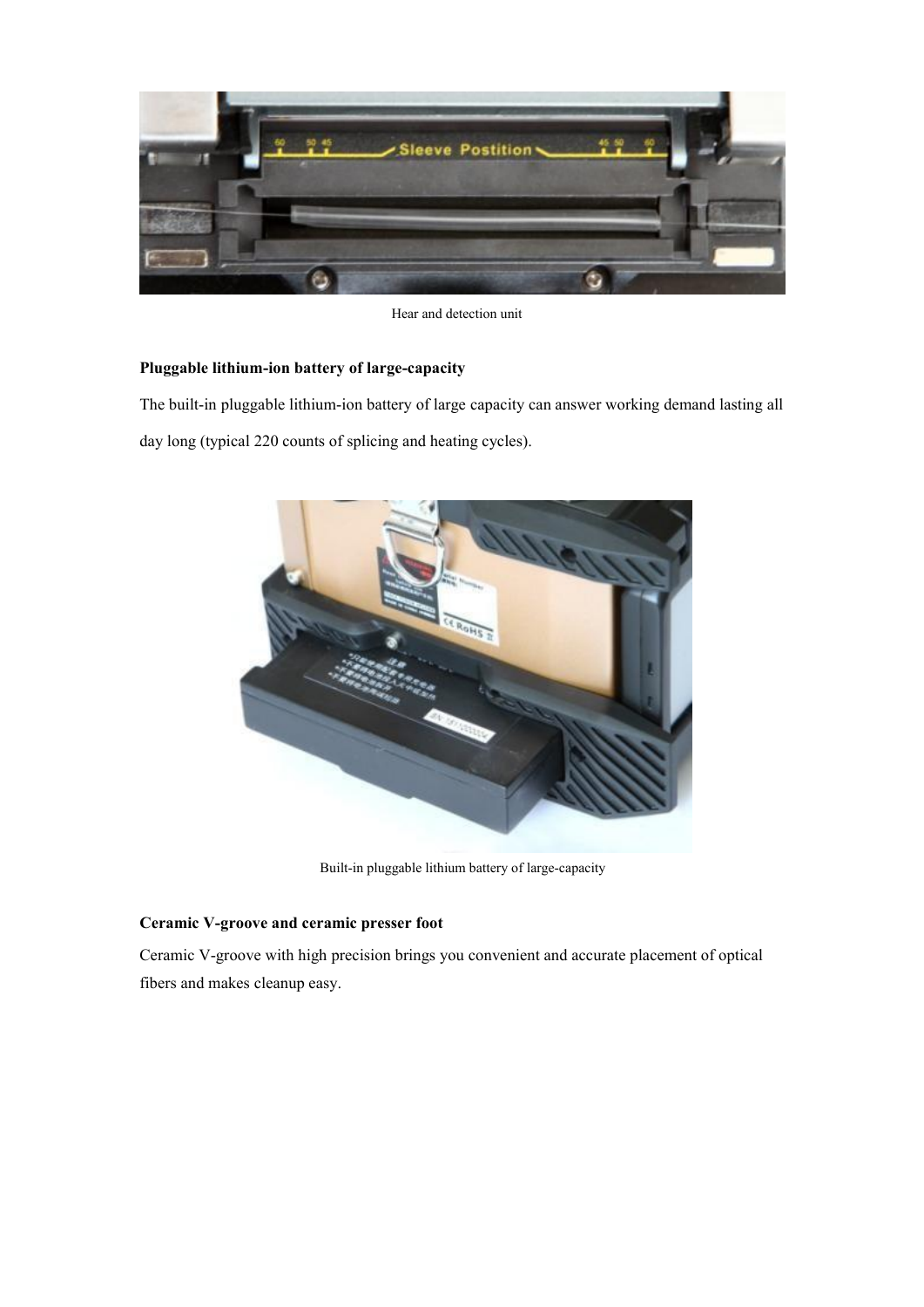

High-precision ceramic V-groove and presser foot

## **Carrying case**

The carrying case is novel in design and light in weight, has built-in compact working bench. Open or close the cover can turn it to a working bench.



carrying case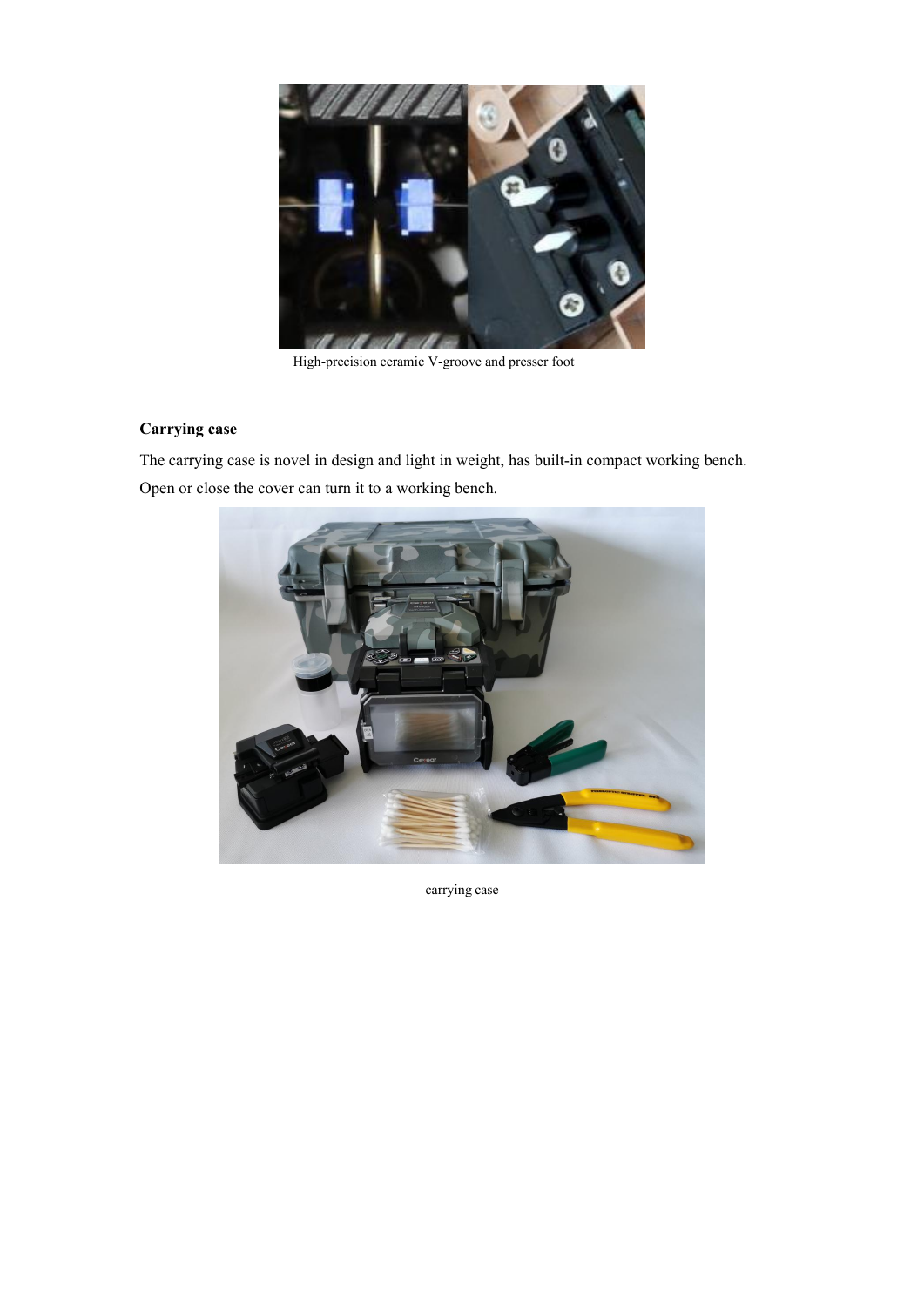### **Typical Applications**

The Optical Fiber Fusion Splicer is compact equipment deploying the design of ergonomics, which delivers convenient operation and handy carrying case. Event very short fibers can be spliced easily. It's capable of construction and maintenance of optical fiber line projects (including trunk), emergency repair, production and test of optical fiber devices and research and study in institutes.



Typical application of a Optical Fiber Fusion Splicer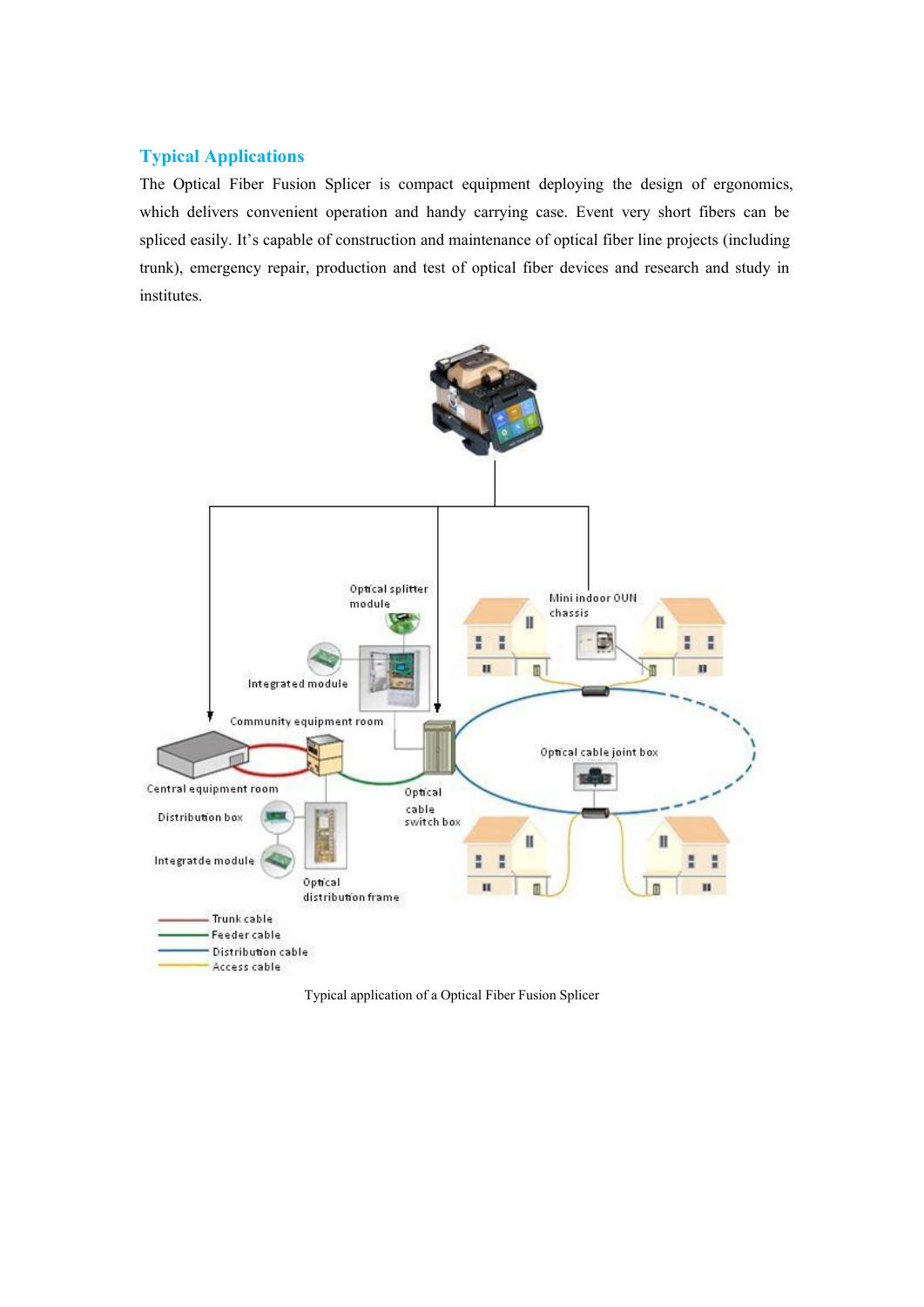# **Technical Specifications**

| Model                                                                                                                                                       | P2P CamoSplicer Optical Fiber Fusion Splicer                                                                 |  |  |
|-------------------------------------------------------------------------------------------------------------------------------------------------------------|--------------------------------------------------------------------------------------------------------------|--|--|
| Motor qty                                                                                                                                                   | 6                                                                                                            |  |  |
| Alignment method                                                                                                                                            | Cladding alignment, manual alignment                                                                         |  |  |
| Any common optical fibers, rubber-insulated fibers and jumpers that meet<br>Applicable fibers<br>requirements of ITU-TG.651~653, ITU-TG.655 and ITU-TG.657. |                                                                                                              |  |  |
| Optical fiber diameter                                                                                                                                      | Cladding: $80 \sim 150 \mu$ m, coating layer: $0.1 \sim 3$ mm                                                |  |  |
| Cleave length                                                                                                                                               | 5~16mm (coated optical fiber diameter $\leq$ 250 $\mu$ m); 10mm (coated optical<br>fiber diameter: 0.25~3mm) |  |  |
| Splice loss (typical)                                                                                                                                       | $0.02$ dB (SMF); $0.01$ dB (MMF); $0.04$ dB (DSF); $0.04$ dB (NZDSF)                                         |  |  |
| Return loss                                                                                                                                                 | Better than 60dB                                                                                             |  |  |
| Splicing time (typical)                                                                                                                                     | 7s (Fast mode)                                                                                               |  |  |
| Heating time (typical)                                                                                                                                      | 28s (60mm protection sleeve)                                                                                 |  |  |
| Tension                                                                                                                                                     | $1.96 - 2.25N$                                                                                               |  |  |
| Protection sleeve                                                                                                                                           | 60mm, 40mm and a series of protection sleeves                                                                |  |  |
| Graphical display                                                                                                                                           | High-performance 4.3 inch LCD                                                                                |  |  |
| Magnification time                                                                                                                                          | 320 times/88 times                                                                                           |  |  |
| Fusion records                                                                                                                                              | 10000 groups                                                                                                 |  |  |
| Remote maintenance                                                                                                                                          | N/A                                                                                                          |  |  |
| Battery capacity                                                                                                                                            | 11.1V, 6800mAh                                                                                               |  |  |
| Battery service life                                                                                                                                        | Cycle charging: $300 \sim 500$ counts, can be replaced by customers                                          |  |  |
| Electrode service life                                                                                                                                      | Typical: 4000 counts, can be replaced by customers                                                           |  |  |
| Construction lighting                                                                                                                                       | Built-in lights with high-brightness and wide lighting area                                                  |  |  |
| Working environment                                                                                                                                         | Temp:-10~50°C; Hum: 0~95%RH, height above sea level: 0~6000m                                                 |  |  |
| Operation interfaces                                                                                                                                        | GUI (graphical user interfaces)                                                                              |  |  |
| External power                                                                                                                                              | AC: $100 \sim 240V$ , $60Hz$ , $0 \sim 1.5A$ ; DC: $10 \sim 15V$                                             |  |  |
| Port                                                                                                                                                        | USB / SD                                                                                                     |  |  |
| Dimensions                                                                                                                                                  | 120mm (W) $\times$ 130mm (H) $\times$ 154mm (D) (without rubber anti-vibration pad)                          |  |  |
| Weight                                                                                                                                                      | 1.7kg (the battery not included), 2.0kg (included the battery)                                               |  |  |